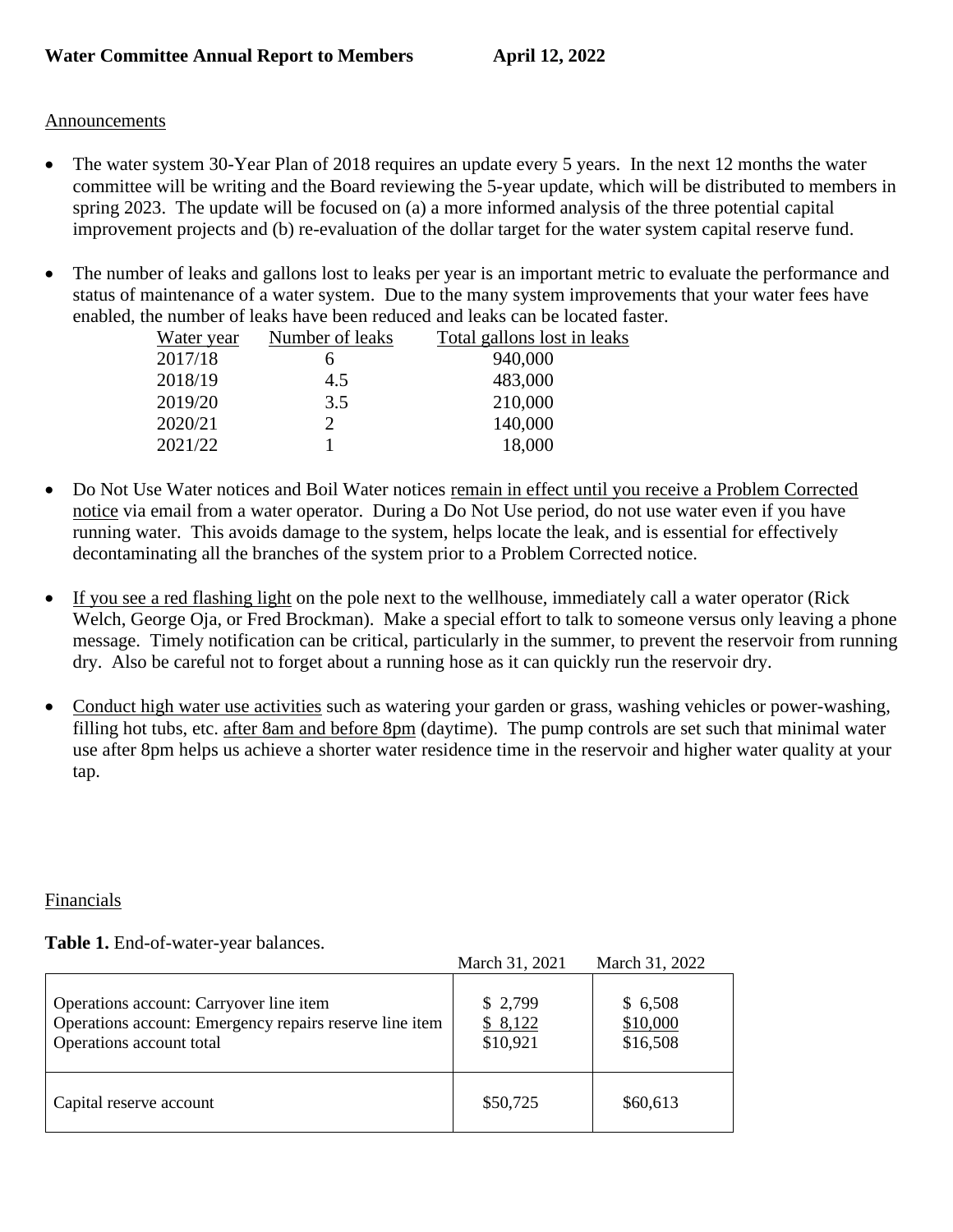**Table 2.** Operating budget line-item report for the past 12 months (April 1, 2021 to March 31, 2022).

| Line item                        | <b>Budgeted</b> cost            | Actual cost and explanation<br>versus                                |
|----------------------------------|---------------------------------|----------------------------------------------------------------------|
| 1. Meter replacements            | \$<br>$\overline{0}$            | \$706                                                                |
|                                  |                                 | Purchase of 3 meter setters (not enough in inventory).               |
|                                  |                                 | Individual owners reimburse HLOA for meter and pay for installation. |
| 2. Stainless steel ladder for    | $\mathcal{S}$<br>700            | \$555                                                                |
| inside of reservoir              |                                 |                                                                      |
| 3. Replace damaged valve         | \$1,500                         | \$<br>$\Omega$                                                       |
| in main along Tamarack           |                                 | Contractor not able to perform work.                                 |
| Rd.                              |                                 |                                                                      |
| 4. Eight \$65 refunds to         | $\mathcal{S}$<br>$\overline{0}$ | \$520                                                                |
| owners (for 1 hr labor to        |                                 | No budgeted cost due to oversight.                                   |
| connect meter setter, per        |                                 |                                                                      |
| policy)                          |                                 |                                                                      |
| <b>Planned projects subtotal</b> | \$2,200                         | \$1,781                                                              |
| $(lines 1-4)$                    |                                 |                                                                      |
| 5. Base operations               | \$2,186                         | \$2,031                                                              |
|                                  |                                 | (\$1,299 electricity, \$297 water analysis, \$185 OAWU and OHA fees, |
|                                  |                                 | \$135 pressure transducer, \$108 record easement with county, \$7    |
|                                  |                                 | copies)                                                              |
| 6. Unanticipated repairs         | \$2,186                         | \$3,023                                                              |
|                                  |                                 | Three unforeseen issues encountered during meter upgrades -- these   |
|                                  |                                 | were on HLOA side (vs. owner side) of meter.                         |
| 7. Emergency repair              | \$1,878                         | \$1,878 approved contribution.                                       |
| reserve contribution             |                                 | No use of emergency repair reserve funds in last 12 months.          |
|                                  |                                 |                                                                      |
|                                  |                                 |                                                                      |
| 8. Total *                       | \$8,450                         | \$8,713                                                              |
|                                  |                                 |                                                                      |

\* Does not include the \$10,129 capital reserve contribution because it is not part of the Operating budget.

**Table 3.** Operating budget request and revenue request for water year 2022/2023 (April 1, 2022-March 31, 2023).

| Category                              | Amount          |
|---------------------------------------|-----------------|
| Planned projects                      | $$5,628*$       |
| Base operations                       | $2,252**$       |
| Unanticipated repairs                 | $2,252*$        |
| Emergency repair reserve contribution | 0 <sub>vv</sub> |
| <b>Operating budget request</b>       | \$10,132        |
| Capital reserve contribution          | $$10,129*$      |
| <b>Total revenue request</b>          | \$20,261        |

\* Dollar values based on 30-Year Plan which provides for a 3% annual inflation adjustment.